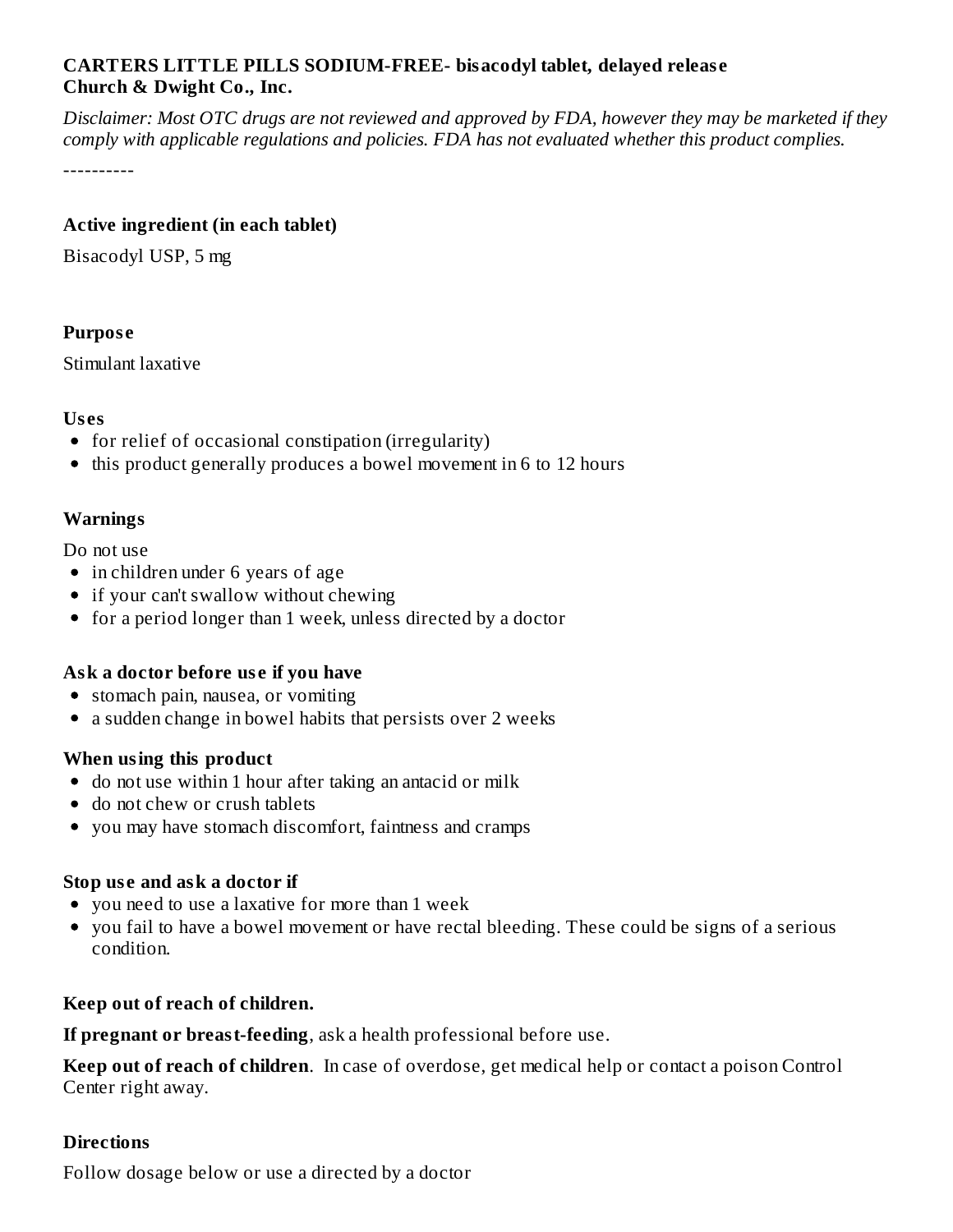adults and children 12 years of age and over 1 to 3 tablets (usually 2) in a single daily dose children 6 to under 12 years of age 1 tablet in a single daily dose children under 6 years of age consult a doctor

#### **Other information**

- avoid excessive humidity
- store at temperatures not above 86 degrees F (30 C)

Questions or Comments: 1-800-926-5222 M-F from 9-5 ET

#### **Inactive ingredients**

Croscarmellose Sodium, Hydroxypropyl Methylcellulose, Lactose, Magnesium Stearate, Methacrylic Acid Copolymer, Microcrystalline Cellulose, Talc, Triacetin, Triethyl Citrate, Zea mays (Corn) Starch

## **Principal Display**

Overnight Relief Guaranteed CARTERS LITTLE PILLS Carter's BISACODYL DELAYED-RELEASED TABLETS STIMULANT LAXATIVE Sodium-Free ENTERIC COATED 25 TABLETS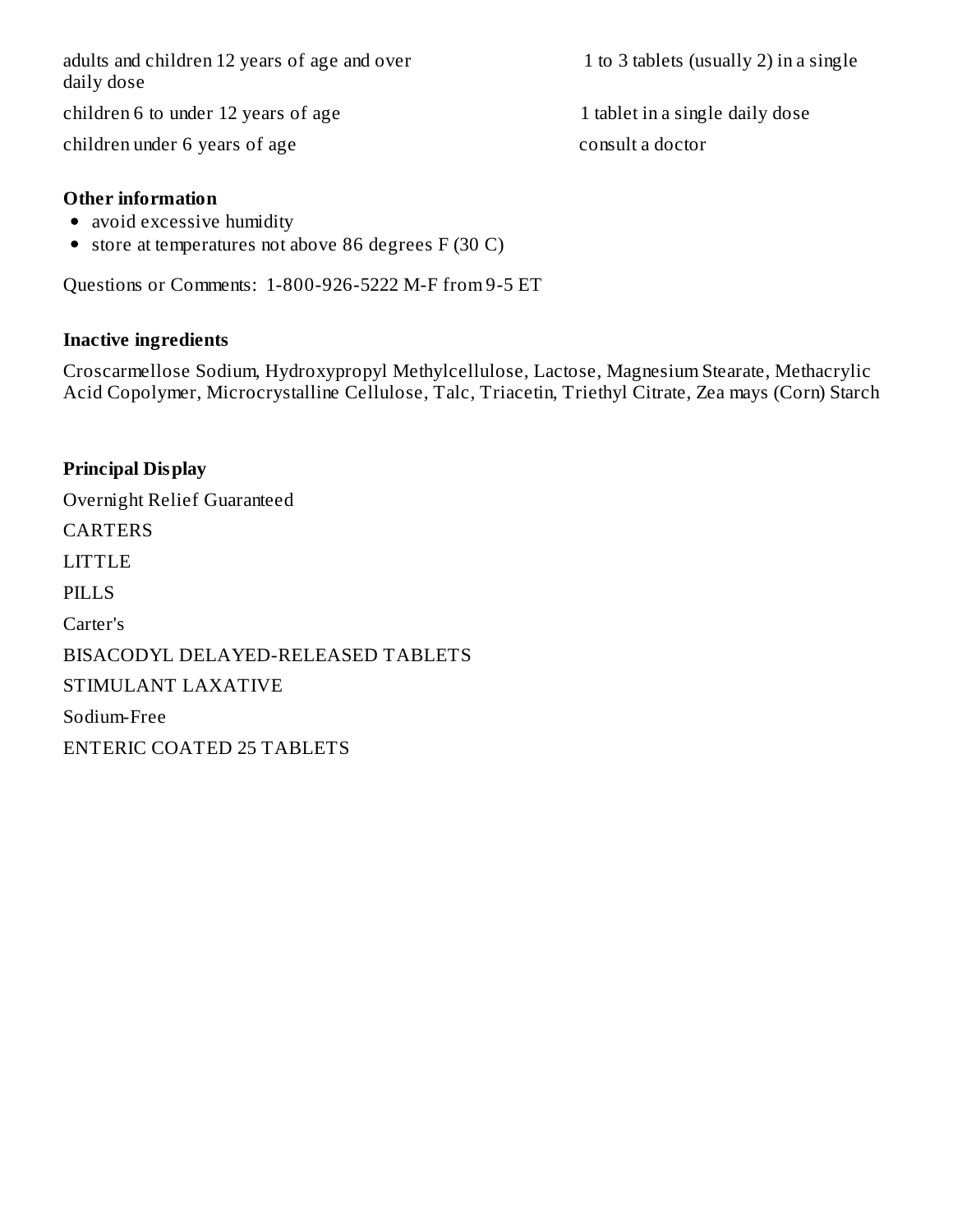

Carton image

**CARTERS LITTLE PILLS SODIUM-FREE**

bisacodyl tablet, delayed release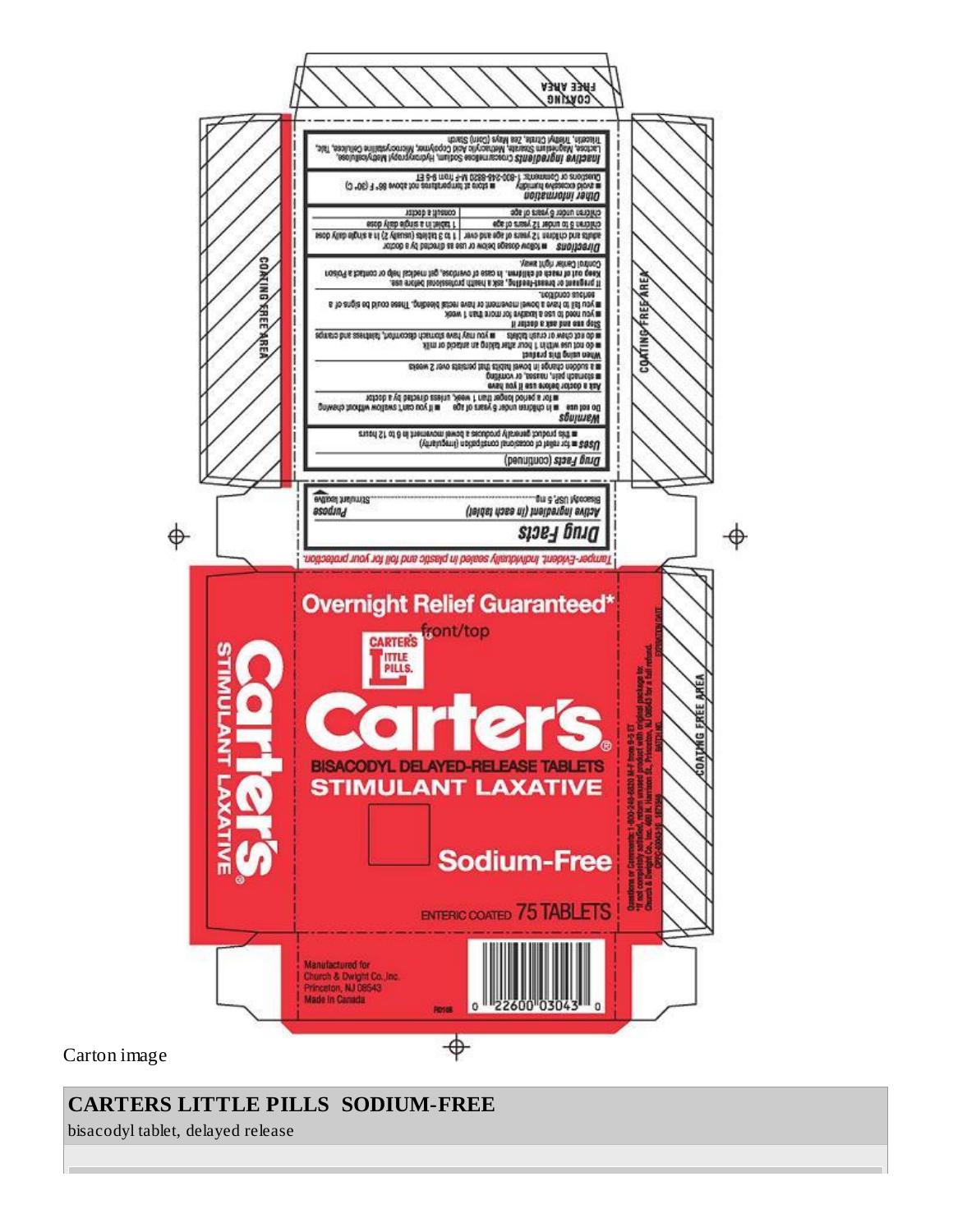| <b>Product Information</b>                                                                                                   |                                                         |                                                                              |                          |                          |                                                |                             |               |                           |  |
|------------------------------------------------------------------------------------------------------------------------------|---------------------------------------------------------|------------------------------------------------------------------------------|--------------------------|--------------------------|------------------------------------------------|-----------------------------|---------------|---------------------------|--|
| Product Type                                                                                                                 |                                                         | HUMAN OTC DRUG                                                               |                          | Item Code (Source)       |                                                |                             | NDC:10237-906 |                           |  |
| <b>Route of Administration</b>                                                                                               |                                                         | ORAL                                                                         |                          |                          |                                                |                             |               |                           |  |
|                                                                                                                              |                                                         |                                                                              |                          |                          |                                                |                             |               |                           |  |
|                                                                                                                              |                                                         |                                                                              |                          |                          |                                                |                             |               |                           |  |
| <b>Active Ingredient/Active Moiety</b>                                                                                       |                                                         |                                                                              |                          |                          |                                                |                             |               |                           |  |
| <b>Ingredient Name</b><br><b>Basis of Strength</b>                                                                           |                                                         |                                                                              |                          |                          |                                                |                             | Strength      |                           |  |
|                                                                                                                              |                                                         | BISACODYL (UNII: 10 X0 70 9 Y6 I) (DEACETYLBISACODYL - UNII: R0 9 0 78 E41Y) |                          |                          | <b>BISACODYL</b>                               |                             |               | 5 <sub>mg</sub>           |  |
|                                                                                                                              |                                                         |                                                                              |                          |                          |                                                |                             |               |                           |  |
|                                                                                                                              |                                                         |                                                                              |                          |                          |                                                |                             |               |                           |  |
| <b>Inactive Ingredients</b>                                                                                                  |                                                         |                                                                              |                          |                          |                                                |                             |               |                           |  |
|                                                                                                                              |                                                         |                                                                              | <b>Ingredient Name</b>   |                          |                                                |                             |               | Strength                  |  |
| CROSCARMELLOSE SODIUM (UNII: M28OL1HH48)                                                                                     |                                                         |                                                                              |                          |                          |                                                |                             |               |                           |  |
|                                                                                                                              |                                                         | HYPROMELLOSE 2208 (100 MPA.S) (UNII: B1QE5P712K)                             |                          |                          |                                                |                             |               |                           |  |
| LACTOSE (UNII: J2B2A4N98G)                                                                                                   |                                                         |                                                                              |                          |                          |                                                |                             |               |                           |  |
| MAGNESIUM STEARATE (UNII: 70097M6I30)                                                                                        |                                                         |                                                                              |                          |                          |                                                |                             |               |                           |  |
| METHACRYLIC ACID - METHYL METHACRYLATE COPOLYMER (1:1) (UNII: 74G4R6TH13)<br>CELLULOSE, MICRO CRYSTALLINE (UNII: OP1R32D61U) |                                                         |                                                                              |                          |                          |                                                |                             |               |                           |  |
| STARCH, CORN (UNII: O8232NY3SJ)                                                                                              |                                                         |                                                                              |                          |                          |                                                |                             |               |                           |  |
| TALC (UNII: 7SEV7J4R1U)                                                                                                      |                                                         |                                                                              |                          |                          |                                                |                             |               |                           |  |
| TRIETHYL CITRATE (UNII: 8Z96QXD6UM)                                                                                          |                                                         |                                                                              |                          |                          |                                                |                             |               |                           |  |
|                                                                                                                              |                                                         |                                                                              |                          |                          |                                                |                             |               |                           |  |
|                                                                                                                              |                                                         |                                                                              |                          |                          |                                                |                             |               |                           |  |
| <b>Product Characteristics</b>                                                                                               |                                                         |                                                                              |                          |                          |                                                |                             |               |                           |  |
| Color                                                                                                                        |                                                         | white                                                                        | <b>Score</b><br>no score |                          |                                                |                             |               |                           |  |
| <b>Shape</b>                                                                                                                 | <b>ROUND</b><br>Size                                    |                                                                              |                          |                          | 6mm                                            |                             |               |                           |  |
| Flavor                                                                                                                       |                                                         | C;5<br><b>Imprint Code</b>                                                   |                          |                          |                                                |                             |               |                           |  |
| <b>Contains</b>                                                                                                              |                                                         |                                                                              |                          |                          |                                                |                             |               |                           |  |
|                                                                                                                              |                                                         |                                                                              |                          |                          |                                                |                             |               |                           |  |
|                                                                                                                              |                                                         |                                                                              |                          |                          |                                                |                             |               |                           |  |
| Packaging                                                                                                                    |                                                         |                                                                              |                          |                          |                                                |                             |               |                           |  |
| <b>Item Code</b><br>#                                                                                                        |                                                         | <b>Package Description</b>                                                   |                          |                          | <b>Marketing Start Date Marketing End Date</b> |                             |               |                           |  |
| 1 NDC:10237-906-25 1 in 1 CARTON                                                                                             |                                                         |                                                                              |                          | 06/01/2011               |                                                |                             | 11/14/2018    |                           |  |
| $\mathbf{1}$                                                                                                                 | 25 in 1 BLISTER PACK; Type 0: Not a Combination Product |                                                                              |                          |                          |                                                |                             |               |                           |  |
| 2 NDC:10237-906-75 3 in 1 CARTON                                                                                             |                                                         |                                                                              |                          | 06/01/2011<br>11/14/2018 |                                                |                             |               |                           |  |
| 2<br>25 in 1 BLISTER PACK; Type 0: Not a Combination Product                                                                 |                                                         |                                                                              |                          |                          |                                                |                             |               |                           |  |
|                                                                                                                              |                                                         |                                                                              |                          |                          |                                                |                             |               |                           |  |
|                                                                                                                              |                                                         |                                                                              |                          |                          |                                                |                             |               |                           |  |
| <b>Marketing Information</b>                                                                                                 |                                                         |                                                                              |                          |                          |                                                |                             |               |                           |  |
| <b>Marketing Category</b>                                                                                                    |                                                         | <b>Application Number or Monograph Citation</b>                              |                          |                          |                                                | <b>Marketing Start Date</b> |               | <b>Marketing End Date</b> |  |
| OTC monograph not final                                                                                                      | part334                                                 |                                                                              |                          |                          | 06/01/2011                                     |                             |               |                           |  |
|                                                                                                                              |                                                         |                                                                              |                          |                          |                                                |                             |               |                           |  |
|                                                                                                                              |                                                         |                                                                              |                          |                          |                                                |                             |               |                           |  |

**Labeler -** Church & Dwight Co., Inc. (001211952)

| <b>Establishment</b> |                |               |                            |  |  |  |
|----------------------|----------------|---------------|----------------------------|--|--|--|
| Name                 | <b>Address</b> | <b>ID/FEI</b> | <b>Business Operations</b> |  |  |  |
|                      |                |               |                            |  |  |  |